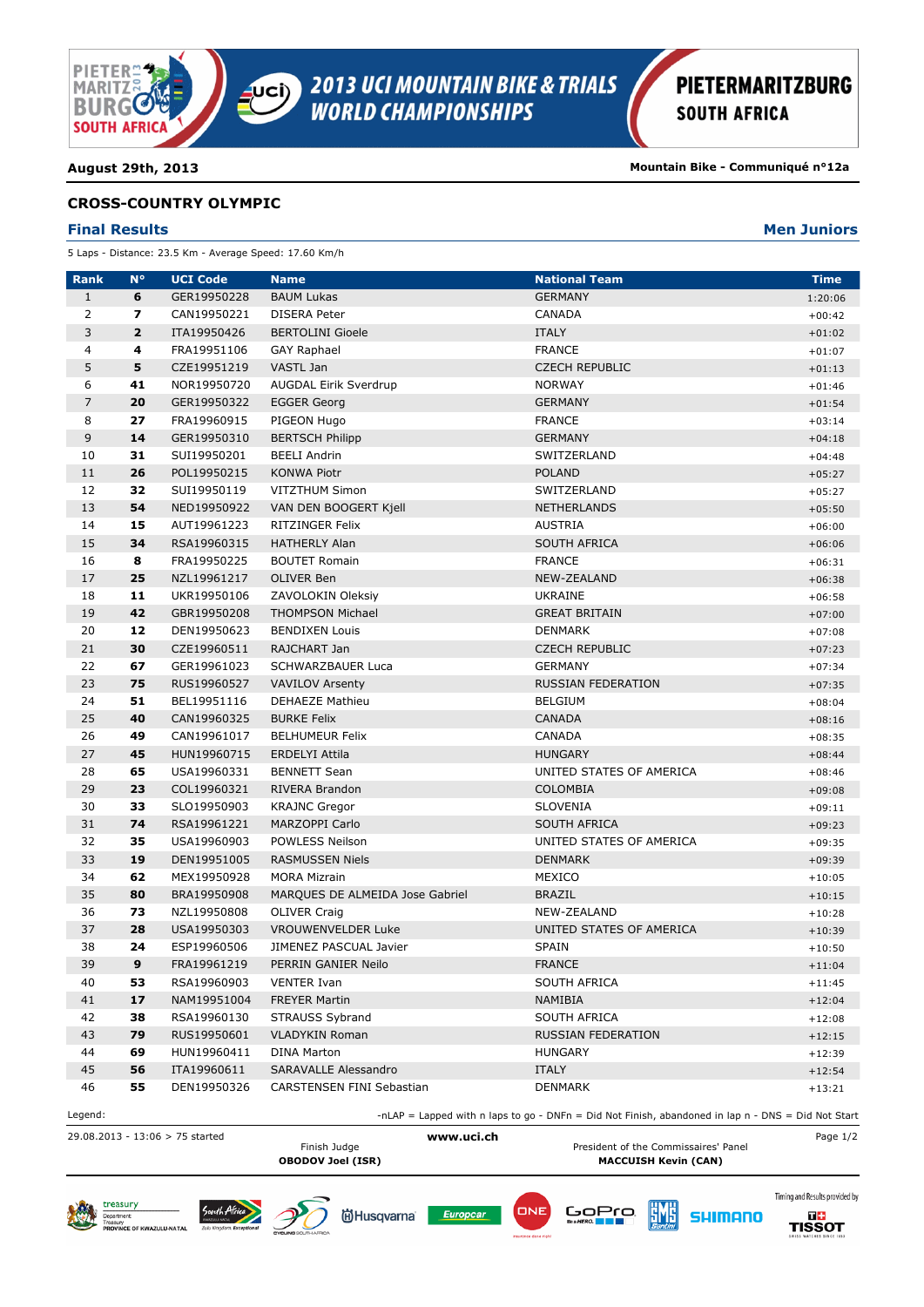

**August 29th, 2013 Mountain Bike - Communiqué n°12a**

### **CROSS-COUNTRY OLYMPIC**

### **Final Results Men Juniors**

5 Laps - Distance: 23.5 Km - Average Speed: 17.60 Km/h

| <b>Rank</b> | $N^{\circ}$ | <b>UCI Code</b> | <b>Name</b>                   | <b>National Team</b>                 | <b>Time</b>      |
|-------------|-------------|-----------------|-------------------------------|--------------------------------------|------------------|
| 47          | 21          | RSA19950525     | REBELLO Dylan                 | SOUTH AFRICA                         | $+13:42$         |
| 48          | 52          | RSA19960819     | <b>KRIEL Louw</b>             | <b>SOUTH AFRICA</b>                  | $+13:48$         |
| 49          | 43          | POR19950415     | CABRAL Joao                   | <b>PORTUGAL</b>                      | $+14:21$         |
| 50          | 72          | AUS19950623     | <b>NANKERVIS Tasman</b>       | <b>AUSTRALIA</b>                     | $+15:57$         |
| 51          | 39          | ECU19960131     | CAIVINAGUA Christian          | <b>ECUADOR</b>                       | $-1$ LAP         |
| 52          | 58          | JPN19950405     | YAMADA Yoshiki                | <b>JAPAN</b>                         | $-1$ LAP         |
| 53          | 22          | MEX19961019     | ULLOA Jose Gerardo            | MEXICO                               | $-1$ LAP         |
| 54          | 46          | SRB19961124     | <b>ROMAN Aleksandar</b>       | <b>SERBIA</b>                        | $-1$ LAP         |
| 55          | 71          | RSA19960130     | <b>CARSTENS Nicol</b>         | <b>SOUTH AFRICA</b>                  | $-1$ LAP         |
| 56          | 82          | MKD19960108     | JOVANOSKI Jovan               | FORMER YUGOSLAV REPUBLIC OF MACEDONI | $-1LAP$          |
| 57          | 63          | NAM19951004     | PRETORIUS Michael             | <b>NAMIBIA</b>                       | $-1$ LAP         |
| 58          | 29          | KAZ19950320     | <b>AKHMETOV Galym</b>         | <b>KAZAKHSTAN</b>                    | $-1$ LAP         |
| 59          | 81          | BRA19950918     | FIGUEIRA DE MELLO FILHO Celso | <b>BRAZIL</b>                        | $-1$ LAP         |
| 60          | 50          | ARG19950214     | PELEGRINA Ricardo             | ARGENTINA                            | $-2LAP$          |
| 61          | 60          | HUN19950928     | <b>BANYAI Dominik</b>         | <b>HUNGARY</b>                       | $-2LAP$          |
| 62          | 37          | AUS19950518     | <b>HAMILTON Chris</b>         | <b>AUSTRALIA</b>                     | $-2LAP$          |
| 63          | 66          | KAZ19960409     | <b>TUREBEKOV Hurgali</b>      | <b>KAZAKHSTAN</b>                    | $-2LAP$          |
| 64          | 57          | AUS19950120     | LAVIS Jack                    | <b>AUSTRALIA</b>                     | $-2LAP$          |
| 65          | 48          | ZIM19950520     | <b>GIFFORD Alex</b>           | ZIMBABWE                             | $-3LAP$          |
| 66          | 47          | LES19950218     | <b>WEST Lichaba</b>           | <b>LESOTHO</b>                       | $-3LAP$          |
| 67          | 61          | LES19960322     | <b>LESOFE Malefetsane</b>     | <b>LESOTHO</b>                       | $-3LAP$          |
| 68          | 70          | LES19960402     | <b>PHALATSI Motlatsi</b>      | <b>LESOTHO</b>                       | $-3LAP$          |
| 69          | 64          | ZIM19950628     | <b>ADAMSON Michael</b>        | ZIMBABWE                             | $-3LAP$          |
|             | 16          | COL19950113     | SANDOVAL WIdy                 | <b>COLOMBIA</b>                      | DNF4             |
|             | 18          | CAN19960809     | <b>FORTIER Marc Andre</b>     | CANADA                               | DNF4             |
|             | 36          | NED19960218     | <b>VADER Milan</b>            | <b>NETHERLANDS</b>                   | DNF3             |
|             | 44          | SWE19961130     | WIKLUND-HELLSTADIUS Max       | <b>SWEDEN</b>                        | DNF3             |
|             | 68          | ITA19950427     | SPOEGLER Michael              | <b>ITALY</b>                         | DNF <sub>2</sub> |
|             | з           | NZL19951212     | <b>GAZE Samuel</b>            | NEW-ZEALAND                          | DNF <sub>2</sub> |
|             | 10          | USA19950103     | <b>NEWCOMB Lucas</b>          | UNITED STATES OF AMERICA             | <b>DNS</b>       |

Legend:  $-$ nLAP = Lapped with n laps to go - DNFn = Did Not Finish, abandoned in lap n - DNS = Did Not Start 29.08.2013 - 13:06 > 75 started **www.uci.ch** Page 2/2 Finish Judge **President of the Commissaires' Panel**<br>
President of the Commissaires' Panel<br>
MACCUISH Kevin (CAN) **MACCUISH Kevin (CAN)** Timing and Results provided by treasury South Afric ONE Go<u>Pro</u> ËMË **DE**<br>TISSOT **尚Husqvarna** Europcar **SHIMANO** Department:<br>Treasury<br>PROVINCE OF KWAZULU-NATA

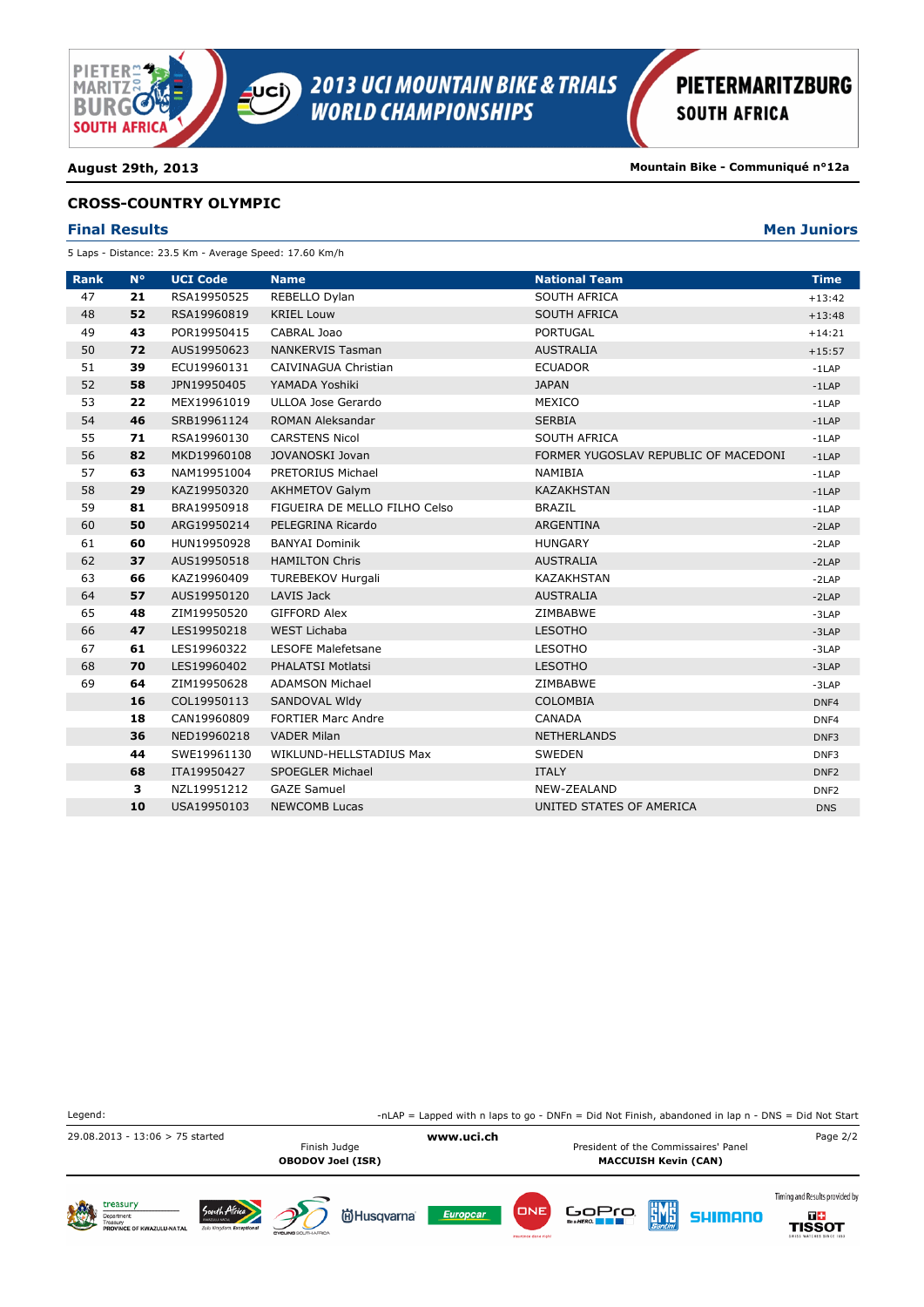

**August 29th, 2013 Mountain Bike - Communiqué n°12b**

## **CROSS-COUNTRY OLYMPIC**

| <b>Race Analysis</b> |  |  |
|----------------------|--|--|
|----------------------|--|--|

|                 | <b>Race Analysis</b>     |                                 |                                                        |                         |                  |                                                            |                            | <b>Men Juniors</b> |
|-----------------|--------------------------|---------------------------------|--------------------------------------------------------|-------------------------|------------------|------------------------------------------------------------|----------------------------|--------------------|
| <b>Rank</b>     | $N^{\circ}$              | <b>Name</b>                     |                                                        |                         |                  | <b>National Team</b>                                       | Time<br>Avg                | Gap                |
|                 | LAP <sub>1</sub>         | LAP <sub>2</sub>                | LAP <sub>3</sub>                                       |                         | LAP <sub>4</sub> | LAP <sub>5</sub>                                           |                            |                    |
| 1               | 6                        | <b>BAUM Lukas</b>               |                                                        |                         | <b>GER</b>       | <b>GERMANY</b>                                             | 17.6<br>1:20:06            |                    |
|                 | 15:12(1)<br>15:12(1)     | 31:10(1)<br>15:58(1)            | 16:21(5)                                               | $16:09$ (1)             |                  | 47:31 (1) 1:03:40 (1) 1:20:06 (1)<br>16:26(6)              |                            |                    |
| $\mathbf{2}$    | $\overline{z}$           | <b>DISERA Peter</b>             |                                                        |                         | <b>CAN</b>       | <b>CANADA</b>                                              | 17.45<br>1:20:48           | $+00:42$           |
|                 | 15:47 (3)<br>$15:47$ (3) | 31:51(4)<br>16:04(4)            |                                                        | 16:08 (3) 16:31 (4)     |                  | 47:59 (4) 1:04:30 (2) 1:20:48 (2)<br>16:18(3)              |                            |                    |
| 3 <sup>7</sup>  | $\overline{2}$           | <b>BERTOLINI Gioele</b>         |                                                        |                         | <b>ITA</b>       | <b>ITALY</b>                                               | 17.38<br>1:21:08           | $+01:02$           |
|                 | 15:58(6)<br>15:58(6)     | 31:58(5)<br>16:00(2)            |                                                        | 16:00 (1) 16:49 (6)     |                  | 47:58 (3) 1:04:47 (3) 1:21:08 (3)<br>16:21(4)              |                            |                    |
| 4               | $\overline{4}$           | <b>GAY Raphael</b>              |                                                        |                         | <b>FRA</b>       | <b>FRANCE</b>                                              | 17.36<br>$1:21:13$ +01:07  |                    |
|                 | 15:20 (2)<br>15:20(2)    | 32:47 (9)<br>17:27 (26)         |                                                        | $16:11$ (4) $16:20$ (2) |                  | 48:58 (7) 1:05:18 (6) 1:21:13 (4)<br>15:55(1)              |                            |                    |
| 5               | 5                        | <b>VASTL Jan</b>                |                                                        |                         | <b>CZE</b>       | <b>CZECH REPUBLIC</b>                                      | 17.34<br>$1:21:19$ +01:13  |                    |
|                 | 15:47 (4)<br>15:47(4)    | 31:50 (2)<br>16:03(3)           |                                                        | 16:33 (7) 16:40 (5)     |                  | 48:23 (5) 1:05:03 (5) 1:21:19 (5)<br>$16:16$ (2)           |                            |                    |
| $6 -$           | 41                       |                                 | <b>AUGDAL Eirik Sverdrup</b>                           |                         | <b>NOR</b>       | <b>NORWAY</b>                                              | 17.22<br>$1:21:52$ +01:46  |                    |
|                 | 16:12(10)<br>16:12(10)   | 32:26 (6)<br>16:14 (6)          | 16:28 (6) 16:28 (3)                                    |                         |                  | 48:54 (6) 1:05:22 (7) 1:21:52 (6)<br>16:30(7)              |                            |                    |
| $7^{\circ}$     | 20                       | <b>EGGER Georg</b>              |                                                        |                         | <b>GER</b>       | <b>GERMANY</b>                                             | 17.2<br>$1:22:00$ +01:54   |                    |
|                 | 15:47 (5)<br>15:47(5)    | 31:51(3)<br>16:04(4)            |                                                        | 16:07 (2) 16:58 (7)     |                  | 47:58 (2) 1:04:56 (4) 1:22:00 (7)<br>17:04(9)              |                            |                    |
| 8               | 27                       | <b>PIGEON Hugo</b>              |                                                        |                         | <b>FRA</b>       | <b>FRANCE</b>                                              | $1:23:20$ +03:14<br>16.92  |                    |
|                 | 16:10(9)<br>16:10(9)     | $16:19$ (7)                     | 32:29 (7) 49:07 (8) 1:06:09 (8) 1:23:20 (8)            | 16:38 (8) 17:02 (8)     |                  | 17:11 (12)                                                 |                            |                    |
| 9               | 14                       | <b>BERTSCH Philipp</b>          |                                                        |                         | <b>GER</b>       | <b>GERMANY</b>                                             | 16.71<br>1:24:24           | $+04:18$           |
|                 | 16:14 (12)<br>16:14(12)  | 32:33 (8)<br>16:19 (7)          |                                                        | 16:53 (10) 17:16 (12)   |                  | 49:26 (9) 1:06:42 (9) 1:24:24 (9)<br>17:42 (22)            |                            |                    |
| 10              | 31                       | <b>BEELI Andrin</b>             |                                                        |                         | <b>SUI</b>       | <b>SWITZERLAND</b>                                         | 16.61<br>1:24:54           | $+04:48$           |
|                 | 17:02 (31)<br>17:02 (31) | 33:36 (15)<br>16:34 (9)         |                                                        | 16:45 (9) 17:09 (10)    |                  | 50:21 (10) 1:07:30 (10) 1:24:54 (10)<br>17:24 (16)         |                            |                    |
| 11              | 26                       | <b>KONWA Piotr</b>              |                                                        |                         | <b>POL</b>       | <b>POLAND</b>                                              | $1:25:33 + 05:27$<br>16.48 |                    |
|                 | 16:10(8)<br>16:10(8)     | 34:35 (30)<br>18:25 (52)        |                                                        | 17:28 (16) 17:08 (9)    |                  | 52:03 (21) 1:09:11 (16) 1:25:33 (11)<br>16:22(5)           |                            |                    |
| 12 <sub>2</sub> | 32                       | <b>VITZTHUM Simon</b>           |                                                        |                         | <b>SUI</b>       | <b>SWITZERLAND</b>                                         | 16.48<br>$1:25:33 + 05:27$ |                    |
|                 | 17:01 (29)<br>17:01 (29) | 33:36 (14)<br>16:35 (10)        | 17:09 (14) 17:25 (15)                                  |                         |                  | 50:45 (12) 1:08:10 (11) 1:25:33 (12)<br>17:23 (14)         |                            |                    |
| 13              | 54                       |                                 | <b>VAN DEN BOOGERT Kjell</b>                           |                         | <b>NED</b>       | <b>NETHERLANDS</b>                                         | 16.41<br>$1:25:56$ +05:50  |                    |
|                 | 16:27 (14)               | 33:17 (11)                      | 16:27 (14) 16:50 (13) 17:28 (16) 17:41 (19) 17:30 (20) |                         |                  | 50:45 (13) 1:08:26 (12) 1:25:56 (13)                       |                            |                    |
|                 |                          | 15 RITZINGER Felix              |                                                        |                         |                  | AUT AUSTRIA                                                | $1:26:06$ +06:00<br>16.38  |                    |
|                 | 16:13(11)<br>16:13(11)   | 34:10 (23)<br>17:57 (40)        | 17:25 (15) 17:24 (14)                                  |                         |                  | 51:35 (17) 1:08:59 (14) 1:26:06 (14)<br>17:07 (10)         |                            |                    |
| 15              | 34                       | <b>HATHERLY Alan</b>            |                                                        |                         | <b>RSA</b>       | <b>SOUTH AFRICA</b>                                        | 16.36<br>$1:26:12$ +06:06  |                    |
|                 | 16:28 (15)<br>16:28 (15) | 33:38(16)<br>17:10 (19)         | 17:37 (22)                                             | 18:03 (26)              |                  | 51:15 (14) 1:09:18 (18) 1:26:12 (15)<br>16:54(8)           |                            |                    |
| 16              | 8                        | <b>BOUTET Romain</b>            |                                                        |                         | <b>FRA</b>       | <b>FRANCE</b>                                              | 16.28<br>1:26:37           | $+06:31$           |
|                 | 16:10(7)                 | 33:30 (13)                      |                                                        | 18:40 (38)              |                  | 50:30 (11) 1:09:10 (15) 1:26:37 (16)                       |                            |                    |
|                 | 16:10(7)                 | 17:20 (25)                      | 17:00 (12)                                             |                         |                  | 17:27 (18)                                                 |                            |                    |
| 17 <sub>2</sub> | 25<br>16:46 (21)         | <b>OLIVER Ben</b><br>33:56 (18) |                                                        |                         | <b>NZL</b>       | <b>NEW-ZEALAND</b><br>51:35 (18) 1:09:25 (19) 1:26:44 (17) | 16.26<br>1:26:44           | $+06:38$           |
|                 | 16:46 (21)               | 17:10(19)                       |                                                        | 17:39 (25) 17:50 (22)   |                  | 17:19 (13)                                                 |                            |                    |

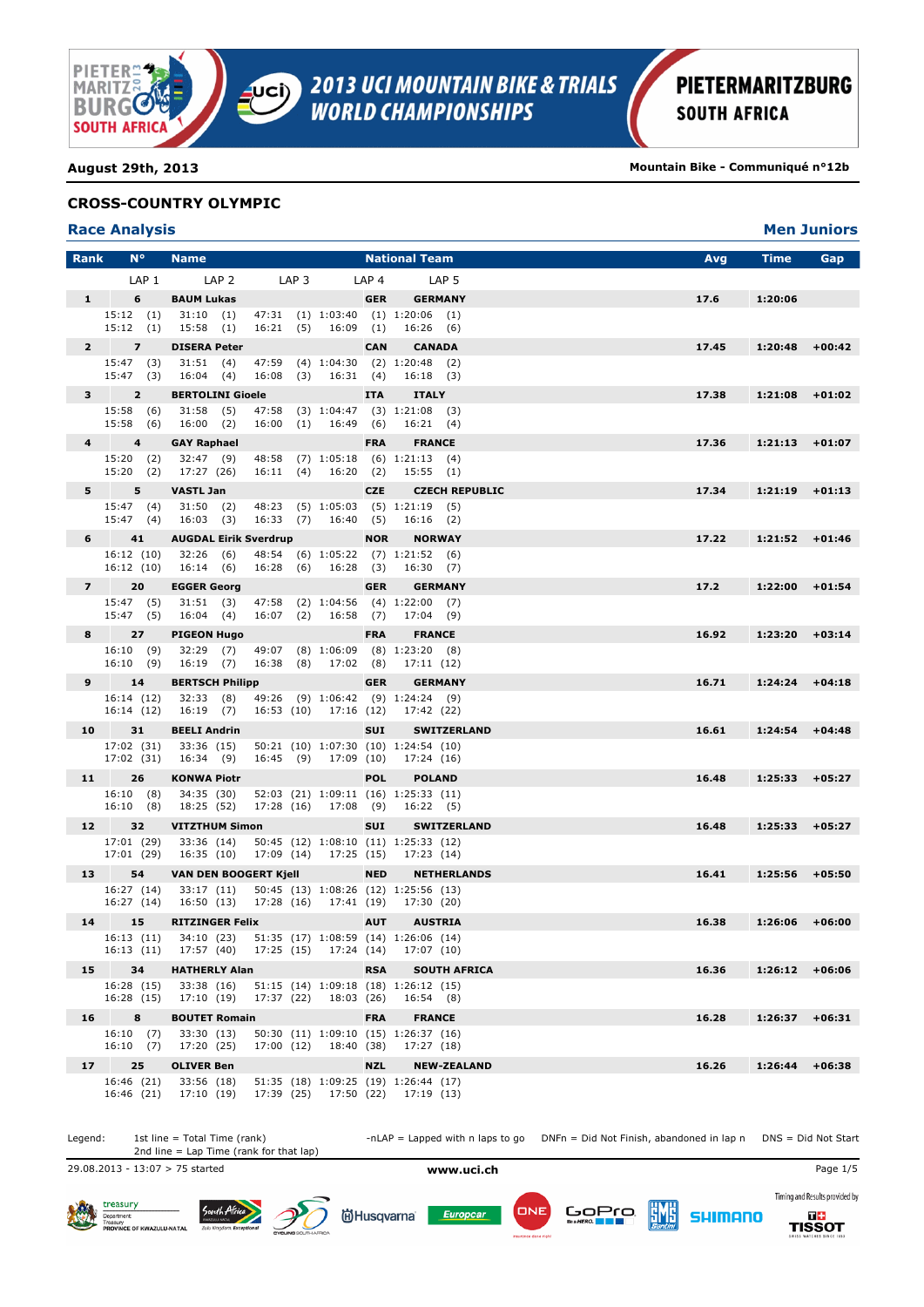

**August 29th, 2013 Mountain Bike - Communiqué n°12b**

### **CROSS-COUNTRY OLYMPIC**

| <b>Race Analysis</b> |
|----------------------|
|----------------------|

|             | <b>Race Analysis</b>     |                                                           |                       |            |                  |                                                       |       |                  | <b>Men Juniors</b> |
|-------------|--------------------------|-----------------------------------------------------------|-----------------------|------------|------------------|-------------------------------------------------------|-------|------------------|--------------------|
| <b>Rank</b> | $N^{\circ}$              | <b>Name</b>                                               |                       |            |                  | <b>National Team</b>                                  | Avg   | Time             | Gap                |
|             | LAP <sub>1</sub>         | LAP <sub>2</sub>                                          | LAP <sub>3</sub>      |            | LAP <sub>4</sub> | LAP <sub>5</sub>                                      |       |                  |                    |
| 18          | 11                       | <b>ZAVOLOKIN Oleksiy</b>                                  |                       |            | <b>UKR</b>       | <b>UKRAINE</b>                                        | 16.19 | 1:27:04          | $+06:58$           |
|             | 17:10 (32)<br>17:10 (32) | 34:28 (26)<br>17:18 (24)                                  | 17:37 (22)            | 17:09 (10) |                  | 52:05 (25) 1:09:14 (17) 1:27:04 (18)<br>17:50 (26)    |       |                  |                    |
| 19          | 42                       | <b>THOMPSON Michael</b>                                   |                       |            | <b>GBR</b>       | <b>GREAT BRITAIN</b>                                  | 16.19 | 1:27:06          | $+07:00$           |
|             | 18:03 (55)<br>18:03 (55) | 35:18(38)<br>17:15 (22)                                   | 17:08 (13) 17:32 (16) |            |                  | 52:26 (28) 1:09:58 (24) 1:27:06 (19)<br>17:08(11)     |       |                  |                    |
| 20          | 12                       | <b>BENDIXEN Louis</b>                                     |                       |            | <b>DEN</b>       | <b>DENMARK</b>                                        | 16.16 | 1:27:14          | $+07:08$           |
|             | 16:39 (18)<br>16:39 (18) | 33:26 (12)<br>16:47 (12)                                  | 18:08 (34)            | 18:16 (31) |                  | 51:34 (16) 1:09:50 (23) 1:27:14 (20)<br>17:24 (16)    |       |                  |                    |
| 21          | 30                       | <b>RAJCHART Jan</b>                                       |                       |            | <b>CZE</b>       | <b>CZECH REPUBLIC</b>                                 | 16.12 | 1:27:29          | $+07:23$           |
|             | 17:00 (28)<br>17:00 (28) | 34:05 (21)<br>17:05 (16)                                  | 17:43 (26)            | 17:56 (25) |                  | 51:48 (20) 1:09:44 (22) 1:27:29 (21)<br>17:45 (24)    |       |                  |                    |
| 22          | 67                       | <b>SCHWARZBAUER Luca</b>                                  |                       |            | <b>GER</b>       | <b>GERMANY</b>                                        | 16.08 | 1:27:40          | $+07:34$           |
|             | 16:58 (26)<br>16:58 (26) | 34:06 (22)<br>17:08 (17)                                  | 17:58 (31) 18:13 (29) |            |                  | 52:04 (23) 1:10:17 (25) 1:27:40 (22)<br>17:23 (14)    |       |                  |                    |
| 23          | 75                       | <b>VAVILOV Arsenty</b>                                    |                       |            | <b>RUS</b>       | <b>RUSSIAN FEDERATION</b>                             | 16.08 | $1:27:41$ +07:35 |                    |
|             | 16:59 (27)<br>16:59 (27) | 34:28 (27)<br>17:29 (27)                                  | 17:35 (19) 17:41 (19) |            |                  | 52:03 (22) 1:09:44 (21) 1:27:41 (23)<br>17:57 (28)    |       |                  |                    |
| 24          | 51                       | <b>DEHAEZE Mathieu</b>                                    |                       |            | <b>BEL</b>       | <b>BELGIUM</b>                                        | 15.99 | $1:28:10$ +08:04 |                    |
|             | 17:31(43)<br>17:31 (43)  | 35:04 (34)<br>17:33 (28)                                  | 18:00 (32) 17:22 (13) |            |                  | 53:04 (33) 1:10:26 (28) 1:28:10 (24)<br>17:44 (23)    |       |                  |                    |
| 25          | 40                       | <b>BURKE Felix</b>                                        |                       |            | <b>CAN</b>       | <b>CANADA</b>                                         | 15.96 | $1:28:22 +08:16$ |                    |
|             | 16:51 (23)<br>16:51 (23) | 34:01(19)<br>17:10 (19)                                   | 17:37 (22)            | 17:55 (24) |                  | 51:38 (19) 1:09:33 (20) 1:28:22 (25)<br>18:49 (42)    |       |                  |                    |
| 26          | 49                       | <b>BELHUMEUR Felix</b>                                    |                       |            | <b>CAN</b>       | <b>CANADA</b>                                         | 15.9  | 1:28:41          | $+08:35$           |
|             | 17:02 (30)<br>17:02 (30) | 34:04 (20)<br>17:02 (15)                                  | 18:14 (38) 18:07 (27) |            |                  | 52:18 (26) 1:10:25 (27) 1:28:41 (26)<br>18:16 (32)    |       |                  |                    |
| 27          | 45                       | <b>ERDELYI Attila</b>                                     |                       |            | <b>HUN</b>       | <b>HUNGARY</b>                                        | 15.87 | 1:28:50          | $+08:44$           |
|             | 17:14 (36)<br>17:14 (36) | 35:25 (39)<br>18:11 (50)                                  | 17:36 (21) 17:54 (23) |            |                  | 53:01 (30) 1:10:55 (29) 1:28:50 (27)<br>17:55 (27)    |       |                  |                    |
| 28          | 65                       | <b>BENNETT Sean</b>                                       |                       |            | <b>USA</b>       | UNITED STATES OF AMERICA                              | 15.87 | $1:28:52$ +08:46 |                    |
|             | 17:50 (49)<br>17:50 (49) | 35:39 (44)<br>17:49 (35)                                  | 17:52 (29) 17:46 (21) |            |                  | 53:31 (37) 1:11:17 (31) 1:28:52 (28)<br>17:35 (21)    |       |                  |                    |
| 29          | 23                       | <b>RIVERA Brandon</b>                                     |                       |            | <b>COL</b>       | <b>COLOMBIA</b>                                       | 15.8  | 1:29:14          | $+09:08$           |
|             | 17:16 (37)<br>17:16 (37) | 35:17 (36)<br>18:01(42)                                   | 17:47 (27) 18:42 (39) |            |                  | 53:04 (32) 1:11:46 (34) 1:29:14 (29)<br>17:28 (19)    |       |                  |                    |
| 30          | 33                       | <b>KRAJNC Gregor</b>                                      |                       |            | <b>SLO</b>       | <b>SLOVENIA</b>                                       | 15.79 | 1:29:17          | $+09:11$           |
|             | 16:57 (25)<br>16:57 (25) | 34:56 (32)<br>17:59 (41) 17:54 (30) 17:32 (16) 18:55 (45) |                       |            |                  | 52:50 (29) 1:10:22 (26) 1:29:17 (30)                  |       |                  |                    |
|             | 31 74                    | <b>MARZOPPI Carlo</b>                                     |                       |            |                  | <b>RSA SOUTH AFRICA</b>                               | 15.76 | $1:29:29$ +09:23 |                    |
|             | 17:44 (45)<br>17:44 (45) | 35:28 (42)<br>17:44 (32)                                  | 17:35 (19) 18:20 (32) |            |                  | 53:03 (31) 1:11:23 (33) 1:29:29 (31)<br>18:06 (30)    |       |                  |                    |
| 32          | 35                       | <b>POWLESS Neilson</b>                                    |                       |            | <b>USA</b>       | UNITED STATES OF AMERICA                              | 15.72 | $1:29:41$ +09:35 |                    |
|             | 17:19 (38)<br>17:19 (38) | 34:20 (24)<br>17:01(14)                                   | 16:59 (11)            | 17:40 (18) |                  | 51:19 (15) 1:08:59 (13) 1:29:41 (32)<br>20:42 (50)    |       |                  |                    |
| 33          | 19                       | <b>RASMUSSEN Niels</b>                                    |                       |            | <b>DEN</b>       | <b>DENMARK</b>                                        | 15.71 | 1:29:45          | $+09:39$           |
|             | 16:46 (20)               | 33:55 (17)                                                |                       |            |                  | 52:23 (27) 1:11:11 (30) 1:29:45 (33)                  |       |                  |                    |
|             | 16:46 (20)               | 17:09 (18)                                                | 18:28 (41)            | 18:48 (40) |                  | 18:34 (37)                                            |       |                  |                    |
| 34          | 62<br>17:27 (41)         | <b>MORA Mizrain</b><br>35:17 (37)                         |                       |            | <b>MEX</b>       | <b>MEXICO</b><br>53:05 (34) 1:11:18 (32) 1:30:11 (34) | 15.63 | 1:30:11          | $+10:05$           |
|             | 17:27 (41)               | 17:50 (37)                                                | 17:48 (28)            | 18:13 (29) |                  | 18:53 (44)                                            |       |                  |                    |

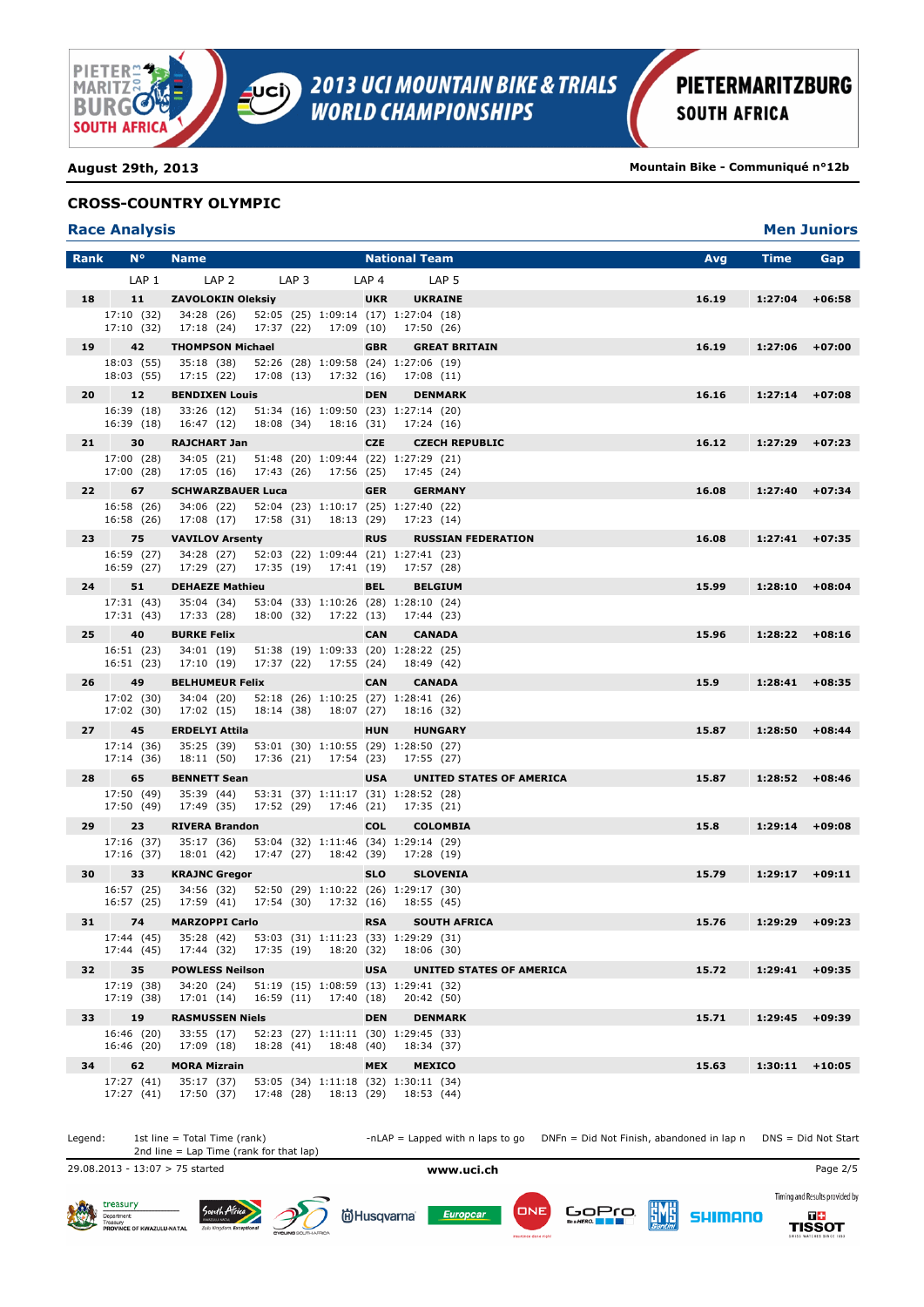

**DE**<br>TISSOT

**SHIMANO** 

**August 29th, 2013 Mountain Bike - Communiqué n°12b**

### **CROSS-COUNTRY OLYMPIC**

| <b>Race Analysis</b> |
|----------------------|
|----------------------|

Department:<br>Treasury<br>PROVINCE OF KWAZULU-NATA

|             | <b>Race Analysis</b>     |                               |                                                                                     |                  |                                 |                    | <b>Men Juniors</b> |
|-------------|--------------------------|-------------------------------|-------------------------------------------------------------------------------------|------------------|---------------------------------|--------------------|--------------------|
| <b>Rank</b> | $N^{\circ}$              | <b>Name</b>                   |                                                                                     |                  | <b>National Team</b>            | Avg<br><b>Time</b> | Gap                |
|             | LAP <sub>1</sub>         | LAP <sub>2</sub>              | LAP <sub>3</sub>                                                                    | LAP <sub>4</sub> | LAP <sub>5</sub>                |                    |                    |
| 35          | 80                       |                               | <b>MARQUES DE ALMEIDA Jose Gabriel BRA</b>                                          |                  | <b>BRAZIL</b>                   | 15.61              | $1:30:21$ +10:15   |
|             | 17:14 (35)<br>17:14 (35) | 34:30 (28)<br>17:16 (23)      | 53:52 (41) 1:12:15 (37) 1:30:21 (35)<br>19:22 (50) 18:23 (33)                       |                  | 18:06 (30)                      |                    |                    |
| 36          | 73                       | <b>OLIVER Craig</b>           |                                                                                     | <b>NZL</b>       | <b>NEW-ZEALAND</b>              | 15.57<br>1:30:34   | $+10:28$           |
|             | 17:11 (34)<br>17:11(34)  | 35:05 (35)<br>17:54 (38)      | 53:20 (36) 1:12:15 (36) 1:30:34 (36)<br>18:15 (39) 18:55 (42)                       |                  | 18:19 (34)                      |                    |                    |
| 37          | 28                       | <b>VROUWENVELDER Luke</b>     |                                                                                     | <b>USA</b>       | <b>UNITED STATES OF AMERICA</b> | 15.54<br>1:30:45   | $+10:39$           |
|             | 16:56 (24)<br>16:56 (24) | 34:59 (33)<br>18:03 (44)      | 53:07 (35) 1:11:55 (35) 1:30:45 (37)<br>18:08 (34)                                  | 18:48 (40)       | 18:50 (43)                      |                    |                    |
| 38          | 24                       | <b>JIMENEZ PASCUAL Javier</b> |                                                                                     | <b>ESP</b>       | <b>SPAIN</b>                    | 15.51              | $1:30:56$ +10:50   |
|             | 17:56 (51)<br>17:56 (51) | 35:45 (46)<br>17:49 (35)      | 53:52 (40) 1:12:29 (38) 1:30:56 (38)<br>18:07 (33)<br>18:37 (37)                    |                  | 18:27 (36)                      |                    |                    |
| 39          | 9                        | <b>PERRIN GANIER Neilo</b>    |                                                                                     | <b>FRA</b>       | <b>FRANCE</b>                   | 15.47              | $1:31:10 + 11:04$  |
|             | 18:03 (56)<br>18:03 (56) | 35:44 (45)<br>17:41 (29)      | 54:12 (42) 1:13:22 (39) 1:31:10 (39)<br>18:28 (41) 19:10 (44)                       |                  | 17:48 (25)                      |                    |                    |
| 40          | 53                       | <b>VENTER Ivan</b>            |                                                                                     | <b>RSA</b>       | <b>SOUTH AFRICA</b>             | 15.35              | $1:31:51$ +11:45   |
|             | 17:27 (40)<br>17:27 (40) | 35:28 (41)<br>18:01 (42)      | 54:19 (43) 1:13:35 (42) 1:31:51 (40)<br>18:51 (44) 19:16 (45)                       |                  | 18:16 (32)                      |                    |                    |
| 41          | 17                       | <b>FREYER Martin</b>          |                                                                                     | <b>NAM</b>       | <b>NAMIBIA</b>                  | 15.3               | $1:32:10 + 12:04$  |
|             | 18:31 (61)<br>18:31 (61) | 37:09 (55)<br>18:38 (54)      | 55:39 (48) 1:14:06 (45) 1:32:10 (41)<br>18:30 (43) 18:27 (34)                       |                  | 18:04 (29)                      |                    |                    |
| 42          | 38                       | <b>STRAUSS Sybrand</b>        |                                                                                     | <b>RSA</b>       | <b>SOUTH AFRICA</b>             | 15.29              | $1:32:14$ +12:08   |
|             | 18:20 (60)<br>18:20 (60) | 36:08 (50)<br>17:48 (34)      | 55:19 (47) 1:13:52 (44) 1:32:14 (42)<br>19:11 (48)<br>18:33 (35)                    |                  | 18:22 (35)                      |                    |                    |
| 43          | 79                       | <b>VLADYKIN Roman</b>         |                                                                                     | <b>RUS</b>       | <b>RUSSIAN FEDERATION</b>       | 15.27              | $1:32:21$ +12:15   |
|             | 17:27 (42)<br>17:27 (42) | 35:35 (43)<br>18:08 (47)      | 54:35 (44) 1:13:34 (40) 1:32:21 (43)<br>19:00 (46) 18:59 (43)                       |                  | 18:47 (41)                      |                    |                    |
| 44          | 69                       | <b>DINA Marton</b>            |                                                                                     | <b>HUN</b>       | <b>HUNGARY</b>                  | 15.2<br>1:32:45    | $+12:39$           |
|             | 18:19 (58)<br>18:19 (58) | 36:27 (52)<br>18:08 (47)      | 54:36 (45) 1:14:06 (46) 1:32:45 (44)<br>18:09 (36)<br>19:30 (47)                    |                  | 18:39 (38)                      |                    |                    |
| 45          | 56                       | <b>SARAVALLE Alessandro</b>   |                                                                                     | <b>ITA</b>       | <b>ITALY</b>                    | 15.16              | $1:33:00$ +12:54   |
|             | 17:44 (46)<br>17:44 (46) | 35:27 (40)<br>17:43 (31)      | 53:52 (39) 1:13:35 (41) 1:33:00 (45)<br>18:25 (40) 19:43 (48)                       |                  | 19:25 (47)                      |                    |                    |
| 46          | 55                       |                               | <b>CARSTENSEN FINI Sebastian</b>                                                    | <b>DEN</b>       | <b>DENMARK</b>                  | 15.09              | $1:33:27$ +13:21   |
|             | 16:41 (19)<br>16:41 (19) | 34:23 (25)<br>17:42 (30)      | 53:47 (38) 1:13:49 (43) 1:33:27 (46)<br>19:24 (51) 20:02 (50)                       |                  | 19:38 (48)                      |                    |                    |
| 47          | 21                       | <b>REBELLO Dylan</b>          |                                                                                     | <b>RSA</b>       | <b>SOUTH AFRICA</b>             | 15.03<br>1:33:48   | $+13:42$           |
|             | 19:50 (69)<br>19:50 (69) | 37:46 (58)                    | 55:58 (52) 1:14:32 (47) 1:33:48 (47)<br>17:56 (39) 18:12 (37) 18:34 (36) 19:16 (46) |                  |                                 |                    |                    |
|             | 52                       | <b>KRIEL Louw</b>             |                                                                                     |                  | <b>RSA SOUTH AFRICA</b>         | 15.02              | $1:33:54$ +13:48   |
|             | 18:20 (59)<br>18:20 (59) | 37:01 (53)<br>18:41 (55)      | 55:54 (51) 1:15:13 (48) 1:33:54 (48)<br>18:53 (45) 19:19 (46)                       |                  | 18:41 (39)                      |                    |                    |
| 49          | 43                       | <b>CABRAL Joao</b>            |                                                                                     | <b>POR</b>       | <b>PORTUGAL</b>                 | 14.93<br>1:34:27   | $+14:21$           |
|             | 17:50 (50)<br>17:50 (50) | 38:15(61)<br>20:25(65)        | 57:34 (55) 1:15:41 (50) 1:34:27 (49)<br>19:19 (49)<br>18:07 (27)                    |                  | 18:46 (40)                      |                    |                    |
| 50          | 72                       | <b>NANKERVIS Tasman</b>       |                                                                                     | <b>AUS</b>       | <b>AUSTRALIA</b>                | 14.68<br>1:36:03   | $+15:57$           |
|             | 17:35 (44)<br>17:35 (44) | 36:00 (47)<br>18:25 (52)      | 55:39 (49) 1:15:33 (49) 1:36:03 (50)<br>19:39 (53)<br>19:54 (49)                    |                  | 20:30 (49)                      |                    |                    |
| 51          | 39                       | <b>CAIVINAGUA Christian</b>   |                                                                                     | <b>ECU</b>       | <b>ECUADOR</b>                  |                    | $-1$ LAP           |
|             | 17:56 (53)               | 36:01 (48)                    | 56:16 (53)                                                                          |                  |                                 |                    |                    |
|             | 17:56 (53)               | 18:05 (45)                    | 20:15 (56)                                                                          |                  |                                 |                    |                    |



Europcar

**尚Husqvarna**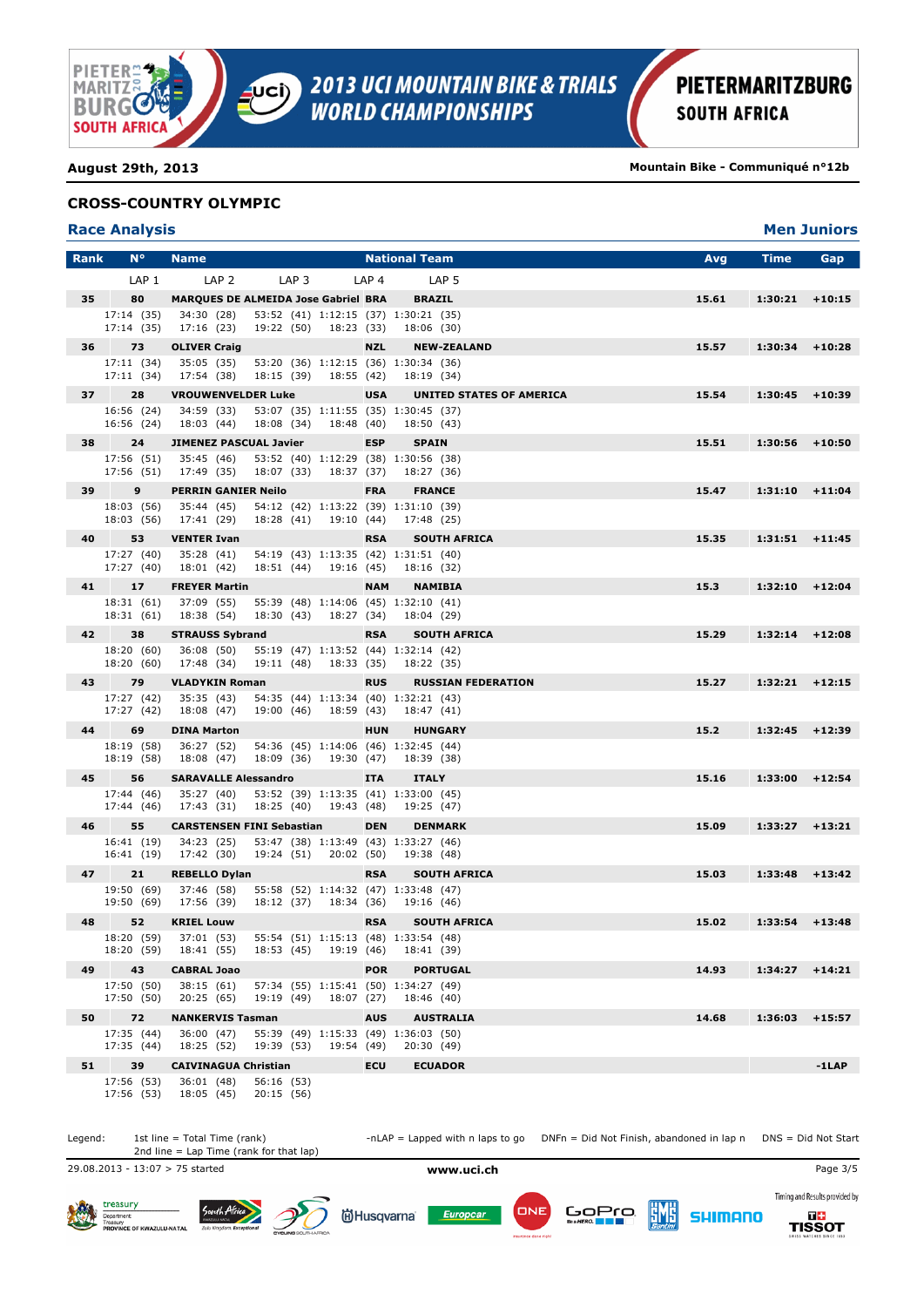

**August 29th, 2013 Mountain Bike - Communiqué n°12b**

### **CROSS-COUNTRY OLYMPIC**

## **Race Analysis Men Juniors**

| <b>Rank</b> | $N^{\circ}$              | <b>Name</b>                                          |                  | <b>National Team</b>                         | Avg | <b>Time</b> | Gap      |
|-------------|--------------------------|------------------------------------------------------|------------------|----------------------------------------------|-----|-------------|----------|
|             | LAP <sub>1</sub>         | LAP <sub>2</sub><br>LAP <sub>3</sub>                 | LAP <sub>4</sub> | LAP <sub>5</sub>                             |     |             |          |
| 52          | 58                       | YAMADA Yoshiki                                       | <b>JPN</b>       | <b>JAPAN</b>                                 |     |             | $-1$ LAP |
|             | 18:01 (54)<br>18:01 (54) | 36:10 (51)<br>55:52 (50)<br>18:09 (49)<br>19:42 (54) |                  |                                              |     |             |          |
| 53          | 22                       | <b>ULLOA Jose Gerardo</b>                            | <b>MEX</b>       | <b>MEXICO</b>                                |     |             | $-1$ LAP |
|             | 16:50 (22)<br>16:50 (22) | 34:35 (29)<br>57:36 (56)<br>17:45 (33)<br>23:01 (61) |                  |                                              |     |             |          |
| 54          | 46                       | <b>ROMAN Aleksandar</b>                              | <b>SRB</b>       | <b>SERBIA</b>                                |     |             | $-1$ LAP |
|             | 18:31 (62)<br>18:31 (62) | 37:28 (56)<br>56:52 (54)<br>19:24 (51)<br>18:57 (56) |                  |                                              |     |             |          |
| 55          | 71                       | <b>CARSTENS Nicol</b>                                | <b>RSA</b>       | <b>SOUTH AFRICA</b>                          |     |             | $-1$ LAP |
|             | 18:41 (65)<br>18:41 (65) | 38:37 (63)<br>59:04 (60)<br>19:56 (63)<br>20:27 (58) |                  |                                              |     |             |          |
| 56          | 82                       | <b>JOVANOSKI Jovan</b>                               | <b>MKD</b>       | <b>FORMER YUGOSLAV REPUBLIC OF MACEDONIA</b> |     |             | $-1$ LAP |
|             | 17:49 (48)<br>17:49 (48) | 36:05 (49)<br>55:12 (46)<br>19:07 (47)<br>18:16 (51) |                  |                                              |     |             |          |
| 57          | 63                       | <b>PRETORIUS Michael</b>                             | <b>NAM</b>       | <b>NAMIBIA</b>                               |     |             | $-1$ LAP |
|             | 19:03 (66)<br>19:03 (66) | 38:20 (62)<br>58:39 (58)<br>19:17 (59)<br>20:19 (57) |                  |                                              |     |             |          |
| 58          | 29                       | <b>AKHMETOV Galym</b>                                | <b>KAZ</b>       | <b>KAZAKHSTAN</b>                            |     |             | $-1$ LAP |
|             | 18:41 (63)<br>18:41 (63) | 37:40 (57)<br>57:37 (57)<br>18:59 (57)<br>19:57 (55) |                  |                                              |     |             |          |
| 59          | 81                       | FIGUEIRA DE MELLO FILHO Celso                        | <b>BRA</b>       | <b>BRAZIL</b>                                |     |             | $-1$ LAP |
|             | 18:41 (64)<br>18:41 (64) | 38:12 (60)<br>59:07 (61)<br>19:31 (60)<br>20:55 (59) |                  |                                              |     |             |          |
| 60          | 50                       | PELEGRINA Ricardo                                    | <b>ARG</b>       | <b>ARGENTINA</b>                             |     |             | $-2LAP$  |
|             | 19:46 (68)<br>19:46 (68) | 39:52 (64)<br>20:06 (64)                             |                  |                                              |     |             |          |
| 61          | 60                       | <b>BANYAI Dominik</b>                                | <b>HUN</b>       | <b>HUNGARY</b>                               |     |             | $-2LAP$  |
|             | 21:40 (72)<br>21:40 (72) | 40:56 (65)<br>19:16 (58)                             |                  |                                              |     |             |          |
| 62          | 37                       | <b>HAMILTON Chris</b>                                | <b>AUS</b>       | <b>AUSTRALIA</b>                             |     |             | $-2LAP$  |
|             | 17:56 (52)               | 17:56 (52) 41:49 (68)<br>23:53 (67)                  |                  |                                              |     |             |          |
| 63          | 66                       | <b>TUREBEKOV Hurgali</b>                             | <b>KAZ</b>       | <b>KAZAKHSTAN</b>                            |     |             | $-2LAP$  |
|             | 19:46 (67)<br>19:46 (67) | 41:21 (66)<br>21:35 (66)                             |                  |                                              |     |             |          |
| 64          | 57                       | <b>LAVIS Jack</b>                                    | <b>AUS</b>       | <b>AUSTRALIA</b>                             |     |             | $-2LAP$  |
|             | 18:11 (57)               | 37:47 (59)                                           |                  |                                              |     |             |          |
|             | 18:11 (57)               | 19:36 (61)                                           |                  |                                              |     |             |          |
| 65          | 48                       | <b>GIFFORD Alex</b>                                  | ZIM              | <b>ZIMBABWE</b>                              |     |             | $-3LAP$  |
|             | 21:04 (70)<br>21:04 (70) |                                                      |                  |                                              |     |             |          |
| 66          | 47                       | <b>WEST Lichaba</b>                                  | <b>LES</b>       | <b>LESOTHO</b>                               |     |             | $-3LAP$  |
|             | 21:30 (71)<br>21:30 (71) |                                                      |                  |                                              |     |             |          |
| 67          | 61                       | <b>LESOFE Malefetsane</b>                            | <b>LES</b>       | <b>LESOTHO</b>                               |     |             | -3LAP    |
|             | 23:40 (73)<br>23:40 (73) |                                                      |                  |                                              |     |             |          |
| 68          | 70                       |                                                      | <b>LES</b>       |                                              |     |             | $-3LAP$  |
|             | 24:09 (74)               | <b>PHALATSI Motlatsi</b>                             |                  | <b>LESOTHO</b>                               |     |             |          |
|             | 24:09 (74)               |                                                      |                  |                                              |     |             |          |

2nd line = Lap Time (rank for that lap)

South Afric

Legend: 1st line = Total Time (rank) -nLAP = Lapped with n laps to go DNFn = Did Not Finish, abandoned in lap n DNS = Did Not Start

29.08.2013 - 13:07 > 75 started **www.uci.ch** Page 4/5

Department:<br>Treasury<br>PROVINCE OF KWAZULU-NATA

treasury





ONE

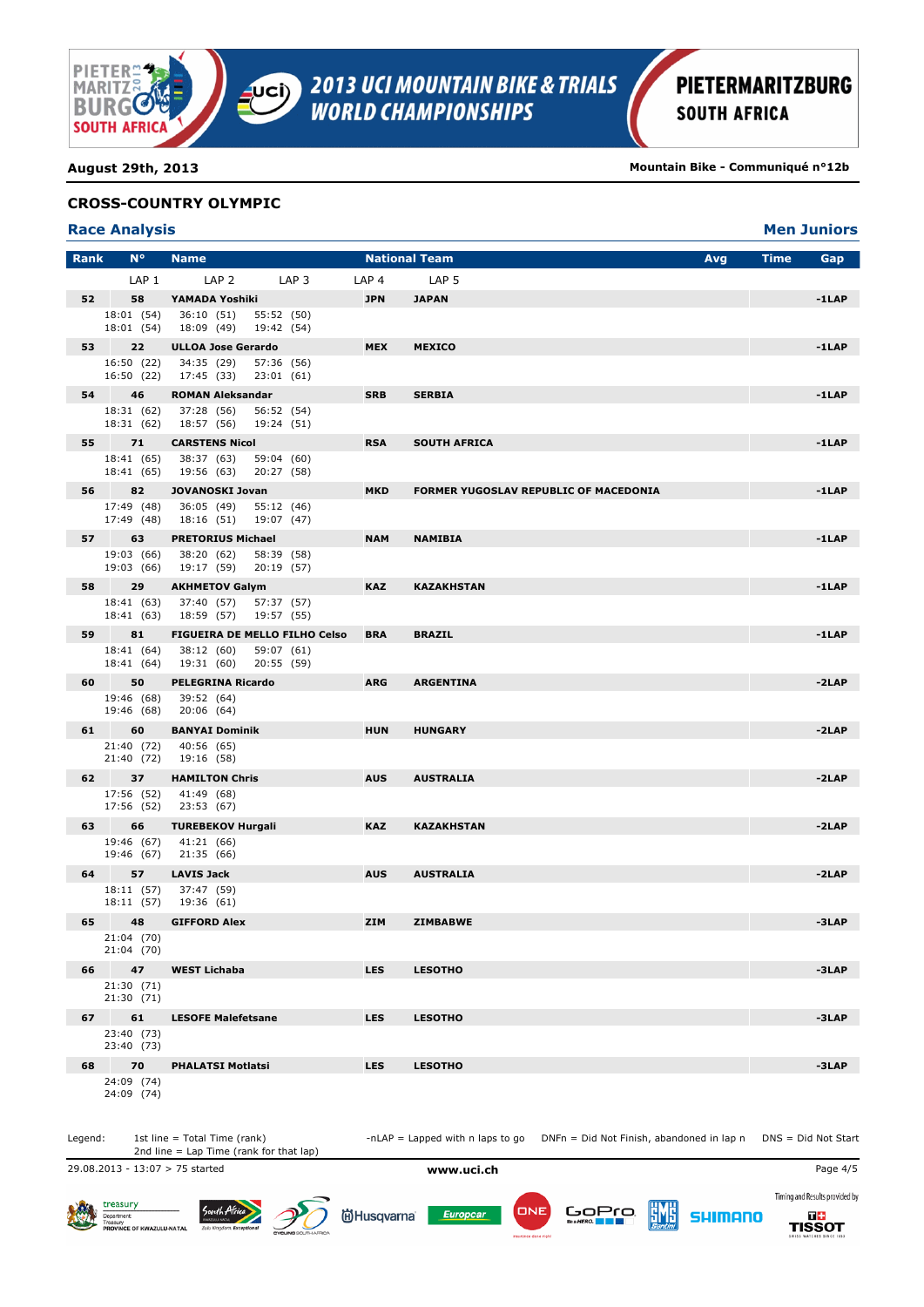

**Men Juniors** 

**August 29th, 2013 Mountain Bike - Communiqué n°12b**

### **CROSS-COUNTRY OLYMPIC**

| <b>Race Analysis</b> |  |
|----------------------|--|
|                      |  |

| Rank | $N^{\circ}$              | <b>Name</b>                                               |                         |                  | <b>National Team</b>     | Avg | <b>Time</b> | Gap              |
|------|--------------------------|-----------------------------------------------------------|-------------------------|------------------|--------------------------|-----|-------------|------------------|
|      | LAP <sub>1</sub>         | LAP <sub>2</sub>                                          | LAP <sub>3</sub>        | LAP <sub>4</sub> | LAP 5                    |     |             |                  |
| 69   | 64                       | <b>ADAMSON Michael</b>                                    |                         | <b>ZIM</b>       | <b>ZIMBABWE</b>          |     |             | $-3LAP$          |
|      | 25:25 (75)<br>25:25 (75) |                                                           |                         |                  |                          |     |             |                  |
|      | 16                       | <b>SANDOVAL WIdy</b>                                      |                         | <b>COL</b>       | <b>COLOMBIA</b>          |     |             | DNF4             |
|      | 16:31(17)                | 34:36 (31) 52:05 (24)<br>16:31 (17) 18:05 (45) 17:29 (18) |                         |                  |                          |     |             |                  |
|      | 18                       | <b>FORTIER Marc Andre</b>                                 |                         | <b>CAN</b>       | <b>CANADA</b>            |     |             | DNF4             |
|      |                          | 17:26 (39) 37:06 (54)<br>17:26 (39) 19:40 (62)            | 58:59 (59)<br>21:53(60) |                  |                          |     |             |                  |
|      | 36                       | <b>VADER Milan</b>                                        |                         | <b>NED</b>       | <b>NETHERLANDS</b>       |     |             | DNF3             |
|      | 16:28(16)                | 33:04 (10)<br>16:28 (16) 16:36 (11)                       |                         |                  |                          |     |             |                  |
|      | 44                       | <b>WIKLUND-HELLSTADIUS Max</b>                            |                         | <b>SWE</b>       | <b>SWEDEN</b>            |     |             | DNF3             |
|      |                          | 17:11 (33) 41:36 (67)<br>17:11 (33) 24:25 (68)            |                         |                  |                          |     |             |                  |
|      | 68                       | <b>SPOEGLER Michael</b>                                   |                         | <b>ITA</b>       | <b>ITALY</b>             |     |             | DNF <sub>2</sub> |
|      | 17:48 (47)<br>17:48 (47) |                                                           |                         |                  |                          |     |             |                  |
|      | $\mathbf{3}$             | <b>GAZE Samuel</b>                                        |                         | <b>NZL</b>       | <b>NEW-ZEALAND</b>       |     |             | DNF <sub>2</sub> |
|      | 16:25 (13)<br>16:25 (13) |                                                           |                         |                  |                          |     |             |                  |
|      | 10                       | <b>NEWCOMB Lucas</b>                                      |                         | <b>USA</b>       | UNITED STATES OF AMERICA |     |             | <b>DNS</b>       |

2nd line = Lap Time (rank for that lap)

South Afric

Legend: 1st line = Total Time (rank) -nLAP = Lapped with n laps to go DNFn = Did Not Finish, abandoned in lap n DNS = Did Not Start

29.08.2013 - 13:07 > 75 started **www.uci.ch** Page 5/5







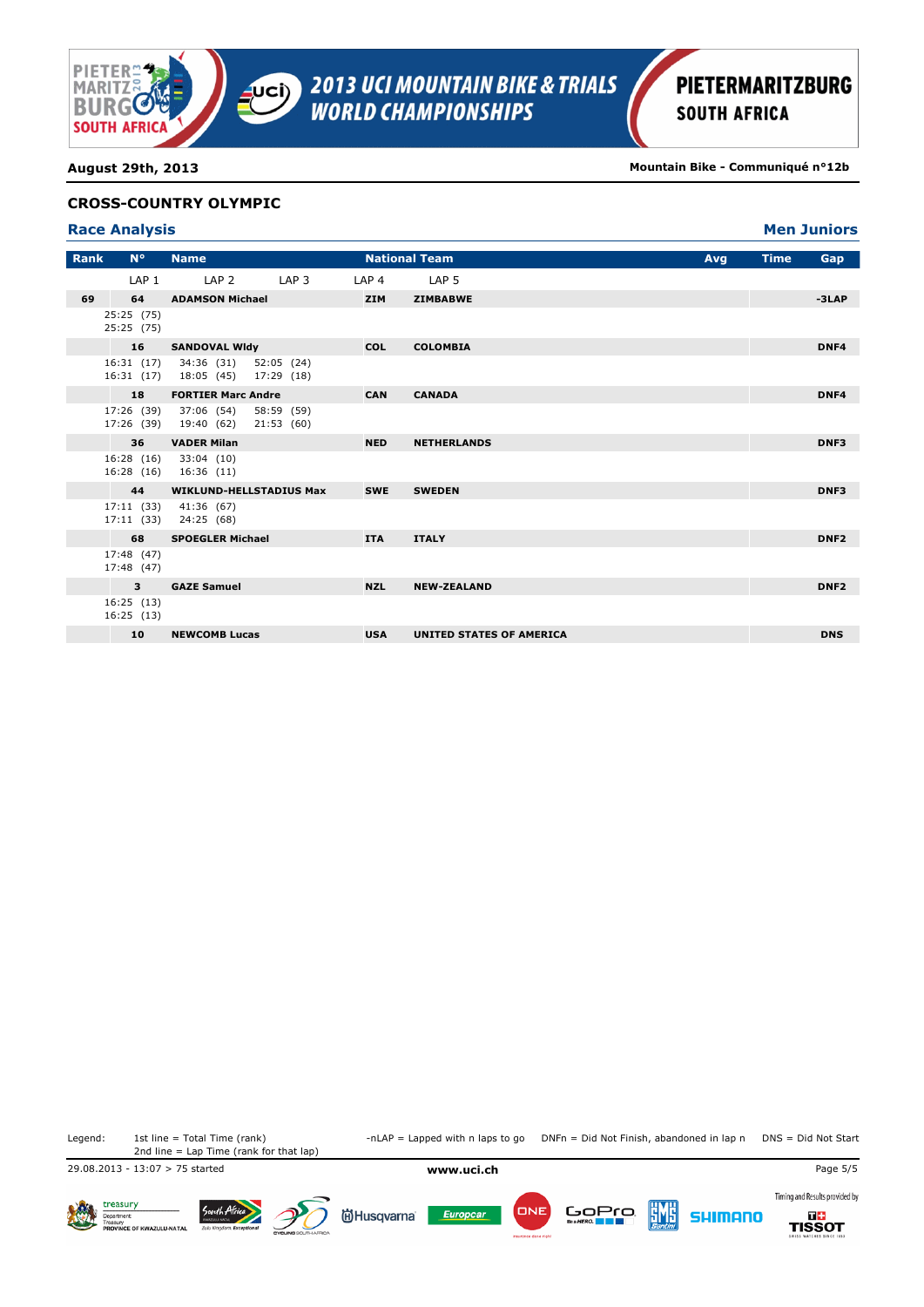

**August 29th, 2013 Mountain Bike - Communiqué n°12c**

## **CROSS-COUNTRY OLYMPIC**

# **Ranking by Nation Men Juniors Men Juniors**

| The ranking by nation is calculated by adding the points scored by the 3 best placed riders of each nation (Art. 9.2.036) |  |  |  |
|---------------------------------------------------------------------------------------------------------------------------|--|--|--|
|---------------------------------------------------------------------------------------------------------------------------|--|--|--|

| <b>Rank</b>             | <b>National Team</b>            | Rank           | Points | <b>Total</b> |
|-------------------------|---------------------------------|----------------|--------|--------------|
| $\mathbf{1}$            | <b>GERMANY</b>                  |                |        | 211          |
|                         | <b>BAUM Lukas</b>               | $\mathbf{1}$   | 75     |              |
|                         | <b>EGGER Georg</b>              | $\overline{7}$ | 69     |              |
|                         | <b>BERTSCH Philipp</b>          | 9              | 67     |              |
| $\overline{2}$          | <b>FRANCE</b>                   |                |        | 200          |
|                         | <b>GAY Raphael</b>              | $\overline{4}$ | 72     |              |
|                         | PIGEON Hugo                     | 8              | 68     |              |
|                         | <b>BOUTET Romain</b>            | 16             | 60     |              |
| 3                       | <b>CANADA</b>                   |                |        | 175          |
|                         | DISERA Peter                    | $\overline{2}$ | 74     |              |
|                         | <b>BURKE Felix</b>              | 25             | 51     |              |
|                         | <b>BELHUMEUR Felix</b>          | 26             | 50     |              |
| $\overline{\mathbf{4}}$ | <b>SOUTH AFRICA</b>             |                |        | 142          |
|                         | <b>HATHERLY Alan</b>            | 15             | 61     |              |
|                         | MARZOPPI Carlo                  | 31             | 45     |              |
|                         | <b>VENTER Ivan</b>              | 40             | 36     |              |
| 5                       | <b>UNITED STATES OF AMERICA</b> |                |        | 131          |
|                         | <b>BENNETT Sean</b>             | 28             | 48     |              |
|                         | POWLESS Neilson                 | 32             | 44     |              |
|                         | VROUWENVELDER Luke              | 37             | 39     |              |
| 6                       | <b>SWITZERLAND</b>              |                |        | 130          |
|                         | <b>BEELI Andrin</b>             | 10             | 66     |              |
|                         | VITZTHUM Simon                  | 12             | 64     |              |
| $\overline{\mathbf{z}}$ | <b>DENMARK</b>                  |                |        | 129          |
|                         | <b>BENDIXEN Louis</b>           | 20             | 56     |              |
|                         | RASMUSSEN Niels                 | 33             | 43     |              |
|                         | CARSTENSEN FINI Sebastian       | 46             | 30     |              |
| 8                       | <b>CZECH REPUBLIC</b>           |                |        | 126          |
|                         | VASTL Jan                       | 5              | 71     |              |
|                         | RAJCHART Jan                    | 21             | 55     |              |
| $\boldsymbol{9}$        | <b>ITALY</b>                    |                |        | 104          |
|                         | <b>BERTOLINI Gioele</b>         | 3              | 73     |              |
|                         | SARAVALLE Alessandro            | 45             | 31     |              |
| 10                      | <b>NEW-ZEALAND</b>              |                |        | 99           |
|                         | OLIVER Ben                      | 17             | 59     |              |
|                         | <b>OLIVER Craig</b>             | 36             | 40     |              |
| 11                      | <b>HUNGARY</b>                  |                |        | 96           |
|                         | ERDELYI Attila                  | 27             | 49     |              |
|                         | <b>DINA Marton</b>              | 44             | 32     |              |
|                         | <b>BANYAI Dominik</b>           | 61             | 15     |              |
| 12                      | <b>RUSSIAN FEDERATION</b>       |                |        | 86           |
|                         | <b>VAVILOV Arsenty</b>          | 23             | 53     |              |
|                         | <b>VLADYKIN Roman</b>           | 43             | 33     |              |
| 13                      | <b>NORWAY</b>                   |                |        | 70           |
|                         | AUGDAL Eirik Sverdrup           | 6              | 70     |              |
| 14                      | <b>POLAND</b>                   |                |        | 65           |
|                         | <b>KONWA Piotr</b>              | 11             | 65     |              |

29.08.2013 - 13:09 **www.uci.ch** Page 1/3





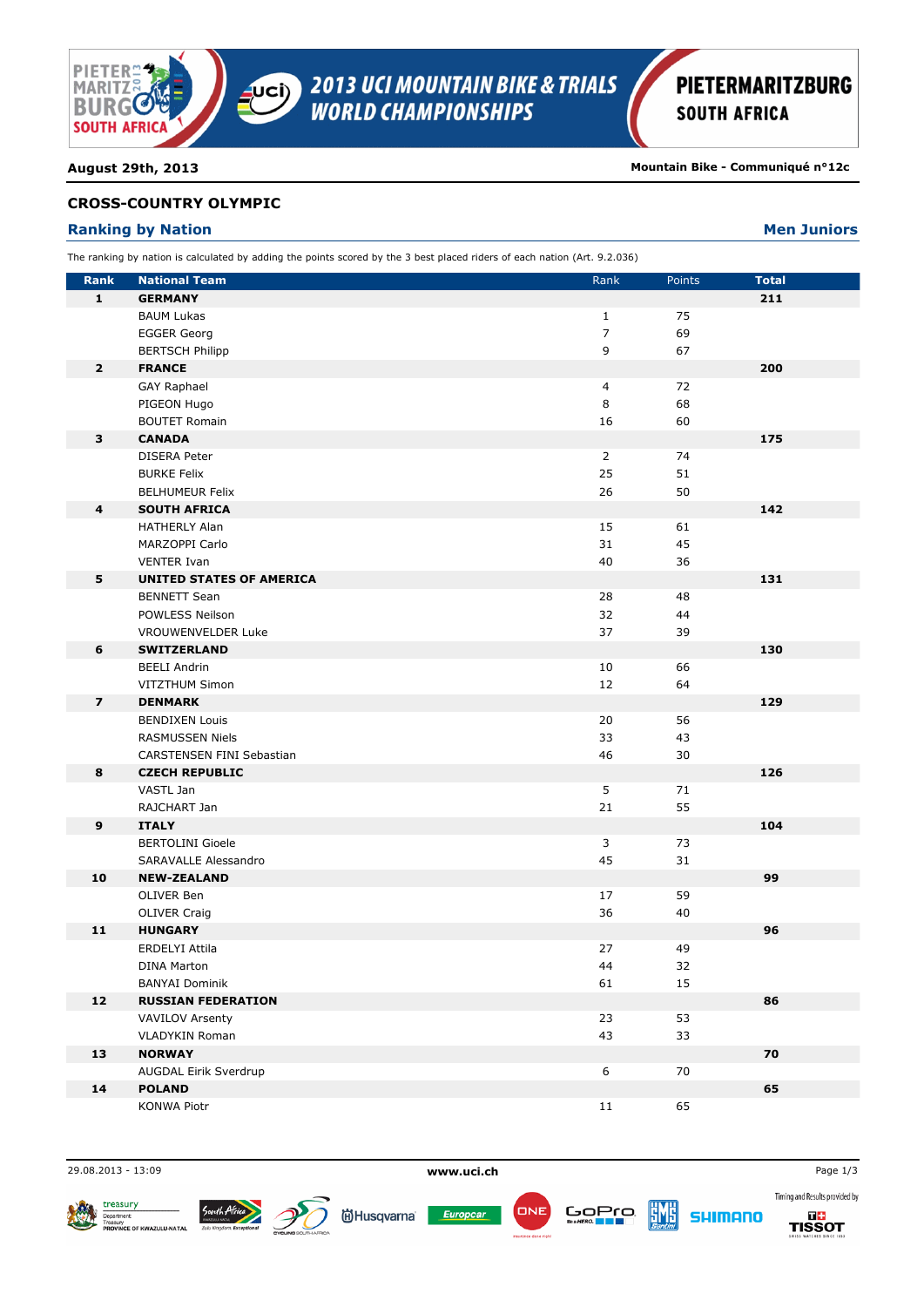

**August 29th, 2013 Mountain Bike - Communiqué n°12c**

## **CROSS-COUNTRY OLYMPIC**

# **Ranking by Nation Men Juniors Men Juniors**

| The ranking by nation is calculated by adding the points scored by the 3 best placed riders of each nation (Art. 9.2.036) |                                       |      |                |              |  |  |
|---------------------------------------------------------------------------------------------------------------------------|---------------------------------------|------|----------------|--------------|--|--|
| <b>Rank</b>                                                                                                               | <b>National Team</b>                  | Rank | Points         | <b>Total</b> |  |  |
| 15                                                                                                                        | <b>MEXICO</b>                         |      |                | 65           |  |  |
|                                                                                                                           | <b>MORA Mizrain</b>                   | 34   | 42             |              |  |  |
|                                                                                                                           | ULLOA Jose Gerardo                    | 53   | 23             |              |  |  |
| 16                                                                                                                        | <b>NETHERLANDS</b>                    |      |                | 63           |  |  |
|                                                                                                                           | VAN DEN BOOGERT Kjell                 | 13   | 63             |              |  |  |
| 17                                                                                                                        | <b>AUSTRIA</b>                        |      |                | 62           |  |  |
|                                                                                                                           | <b>RITZINGER Felix</b>                | 14   | 62             |              |  |  |
| 18                                                                                                                        | <b>UKRAINE</b>                        |      |                | 58           |  |  |
|                                                                                                                           | ZAVOLOKIN Oleksiy                     | 18   | 58             |              |  |  |
| 19                                                                                                                        | <b>BRAZIL</b>                         |      |                | 58           |  |  |
|                                                                                                                           | MARQUES DE ALMEIDA Jose Gabriel       | 35   | 41             |              |  |  |
|                                                                                                                           | FIGUEIRA DE MELLO FILHO Celso         | 59   | 17             |              |  |  |
| 20                                                                                                                        | <b>GREAT BRITAIN</b>                  |      |                | 57           |  |  |
|                                                                                                                           | <b>THOMPSON Michael</b>               | 19   | 57             |              |  |  |
| 21                                                                                                                        | <b>NAMIBIA</b>                        |      |                | 54           |  |  |
|                                                                                                                           | <b>FREYER Martin</b>                  | 41   | 35             |              |  |  |
|                                                                                                                           | PRETORIUS Michael                     | 57   | 19             |              |  |  |
| 22                                                                                                                        | <b>BELGIUM</b>                        |      |                | 52           |  |  |
|                                                                                                                           | <b>DEHAEZE Mathieu</b>                | 24   | 52             |              |  |  |
| 23                                                                                                                        | <b>AUSTRALIA</b>                      |      |                | 52           |  |  |
|                                                                                                                           | <b>NANKERVIS Tasman</b>               | 50   | 26             |              |  |  |
|                                                                                                                           | <b>HAMILTON Chris</b>                 | 62   | 14             |              |  |  |
|                                                                                                                           | LAVIS Jack                            | 64   | 12             |              |  |  |
| 24                                                                                                                        | <b>COLOMBIA</b>                       |      |                | 47           |  |  |
|                                                                                                                           | RIVERA Brandon                        | 29   | 47             |              |  |  |
| 25                                                                                                                        | <b>SLOVENIA</b>                       |      |                | 46           |  |  |
|                                                                                                                           | <b>KRAJNC Gregor</b>                  | 30   | 46             |              |  |  |
| 26                                                                                                                        | <b>SPAIN</b>                          |      |                | 38           |  |  |
|                                                                                                                           | JIMENEZ PASCUAL Javier                | 38   | 38             |              |  |  |
| 27                                                                                                                        | <b>KAZAKHSTAN</b>                     |      |                | 31           |  |  |
|                                                                                                                           | <b>AKHMETOV Galym</b>                 | 58   | 18             |              |  |  |
|                                                                                                                           | TUREBEKOV Hurgali                     | 63   | 13             |              |  |  |
| 28                                                                                                                        | <b>PORTUGAL</b>                       |      |                | 27           |  |  |
|                                                                                                                           | CABRAL Joao                           | 49   | 27             |              |  |  |
| 29                                                                                                                        | <b>LESOTHO</b>                        |      |                | 27           |  |  |
|                                                                                                                           | WEST Lichaba                          | 66   | 10             |              |  |  |
|                                                                                                                           | <b>LESOFE Malefetsane</b>             | 67   | 9              |              |  |  |
|                                                                                                                           | PHALATSI Motlatsi                     | 68   | $\,8\,$        |              |  |  |
| 30                                                                                                                        | <b>ECUADOR</b>                        |      |                | 25           |  |  |
|                                                                                                                           | CAIVINAGUA Christian                  | 51   | 25             |              |  |  |
| 31                                                                                                                        | <b>JAPAN</b>                          |      |                | 24           |  |  |
|                                                                                                                           | YAMADA Yoshiki                        | 52   | 24             |              |  |  |
| 32                                                                                                                        | <b>SERBIA</b>                         |      |                | 22           |  |  |
|                                                                                                                           | ROMAN Aleksandar                      | 54   | 22             |              |  |  |
| 33                                                                                                                        | FORMER YUGOSLAV REPUBLIC OF MACEDONIA |      |                | 20           |  |  |
|                                                                                                                           | JOVANOSKI Jovan                       | 56   | 20             |              |  |  |
| 34                                                                                                                        | <b>ZIMBABWE</b>                       |      |                | 18           |  |  |
|                                                                                                                           | GIFFORD Alex                          | 65   | 11             |              |  |  |
|                                                                                                                           | <b>ADAMSON Michael</b>                | 69   | $\overline{7}$ |              |  |  |

29.08.2013 - 13:09 **www.uci.ch** Page 2/3





Europcar

**尚Husqvarna**